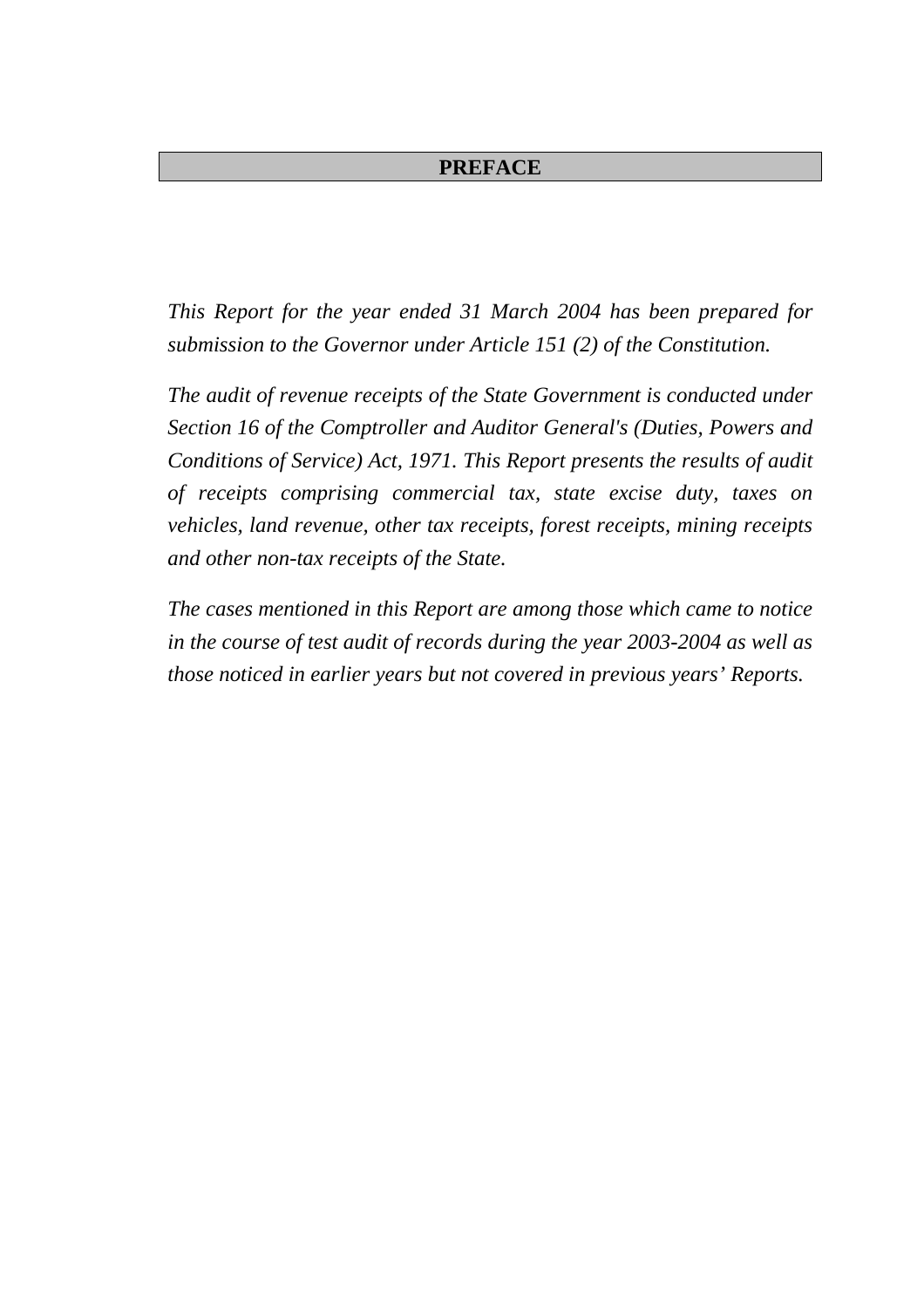# **OVERVIEW**

This report contains 42 paragraphs, including two reviews, relating to non/short-levy of tax, interest, penalty etc., involving Rs.125.53 crore. Some of the major findings are mentioned below:

- *I. General*
- (i) The Government of Madhya Pradesh raised a total revenue of Rs.8,268.68 crore in 2003-2004, comprising tax revenue of Rs.6,788.86 crore and non-tax revenue of Rs.1,479.82 crore. The Government also received Rs.6,020.28 crore from the Government of India as its share of the net proceeds of divisible Union taxes (Rs.4,247.14 crore) and grant-in-aid (Rs.1,773.14 crore). Total receipts during the year were thus, Rs.14,288.96 crore. Sales Tax/Central Sales Tax (Rs.3,293.26 crore) formed a major portion (49 percent) of the tax revenue. Receipts from non-ferrous mining and metallurgical industries (Rs.646.71 crore) accounted for 44 percent of the non-tax revenue.

*(Paragraph 1.1.1 to 1.1.3)*

(ii) Test-check of records of Commercial Tax, State Excise, Motor Vehicles Tax, Land Revenue, Stamps and Registration fees, Other Tax Receipts, Forest Receipts and Other Non-Tax Receipts conducted during the year 2003-04 revealed under assessment/short-levy/loss of revenue amounting to Rs.920.26 crore in 1,96,236 cases. During the course of the year the departments accepted under-assessment of Rs.392.58 crore in 96,740 cases pointed out in 2003-04 and earlier years.

(*Paragraph 1.9)*

## *II. Commercial Tax*

 Review on **Exemptions and Concessions in Commercial Tax against declaration forms/certificates** revealed the following:

• Declarations furnished in support of sales valued at Rs.509.76 crore involving tax of Rs.20.76 crore were not referred to concerned authorities for cross verification.

*(Paragraph 2.2.5)*

Non/short-levy of tax of Rs.22.56 crore due to incorrect allowance of exemption and incorrect levy of concessional rate of tax against incomplete declarations was noticed.

*(Paragraph 2.2.6)*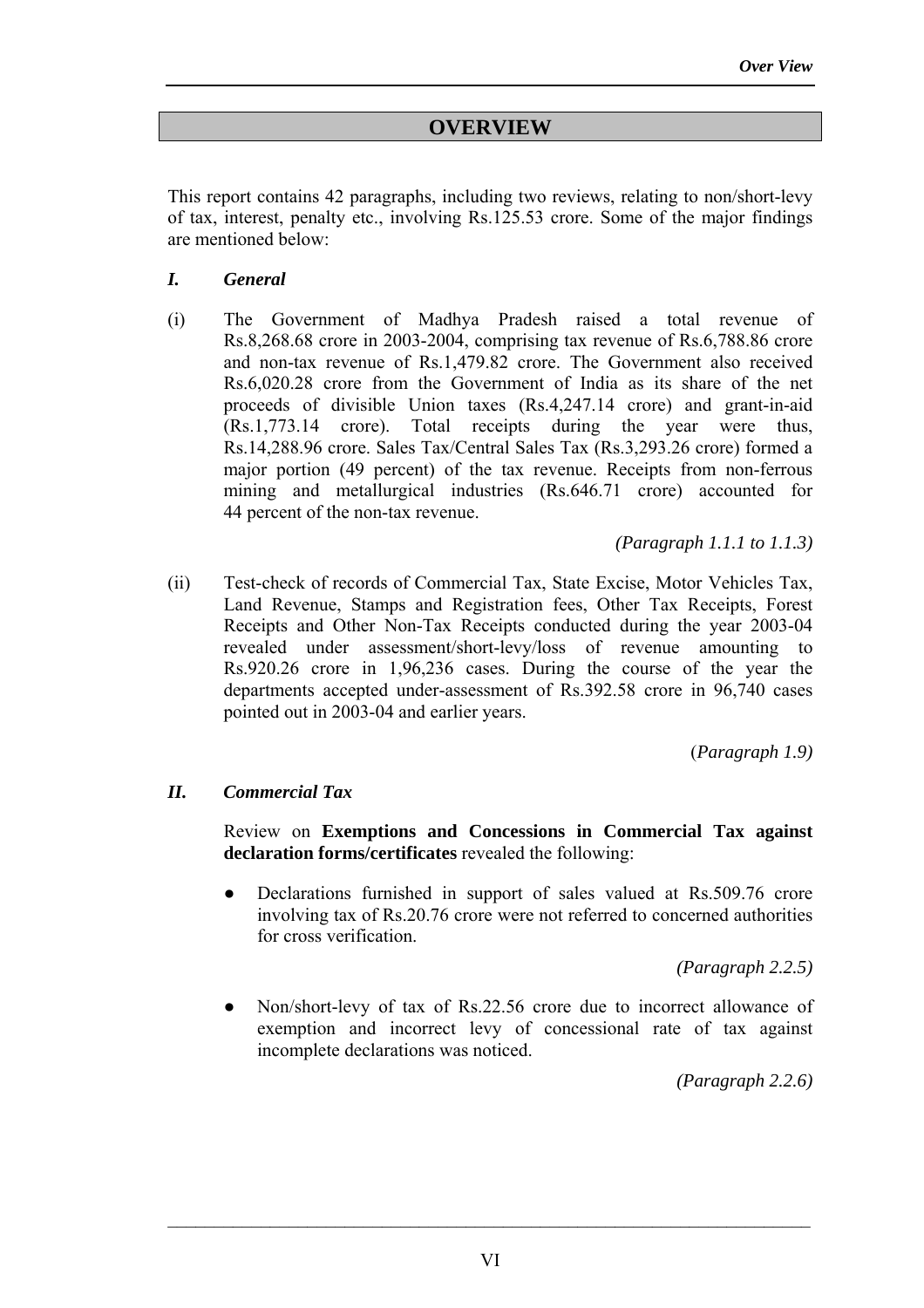• There was under-assessment of tax of Rs.11.58 crore due to incorrect allowance of transfer of goods to places not included in the registration certificates.

*\_\_\_\_\_\_\_\_\_\_\_\_\_\_\_\_\_\_\_\_\_\_\_\_\_\_\_\_\_\_\_\_\_\_\_\_\_\_\_\_\_\_\_\_\_\_\_\_\_\_\_\_\_\_\_\_\_\_\_\_\_\_\_\_\_\_\_\_\_\_\_\_\_\_\_\_\_\_\_\_\_\_\_*

*(Paragraph 2.2.7)*

Exemptions/deferment of payment of tax of Rs.5.25 crore on eligibility certificates was incorrectly granted.

*(Paragraph 2.2.8)*

Purchase tax and penalty of Rs.4.07 crore was not levied/imposed in 27 cases.

*(Paragraph 2.2.9)*

Application of incorrect rate of tax resulted in short-levy of tax amounting to Rs.45.66 lakh.

*(Paragraph2.6)*

Tax of Rs.25.51 crore was not recovered from closed industrial units which had availed exemption under tax exemption schemes.

*(Paragraph 2.7.1 and 2.7.2.)*

# *III. State Excise*

Review on **Working of distilleries** revealed the following:

Penalty of Rs.45.53 lakh was not imposed on short-production of 1.52 lakh proof litres alcohol.

*(Paragraph 3.2.7)*

Duty on export of foreign liquor worth Rs.1.71 crore on account of non-receipt of verification report within the prescribed period was not recovered.

*(Paragraph 3.2.11)*

Penalty of Rs.1.17 crore was not imposed on non-maintenance of minimum stock by the distilleries.

*(Paragraph 3.2.14)*

Loss of excise duty of Rs.3.39 crore due to non-fixation of norms for yield of beer.

*(Paragraph 3.3)*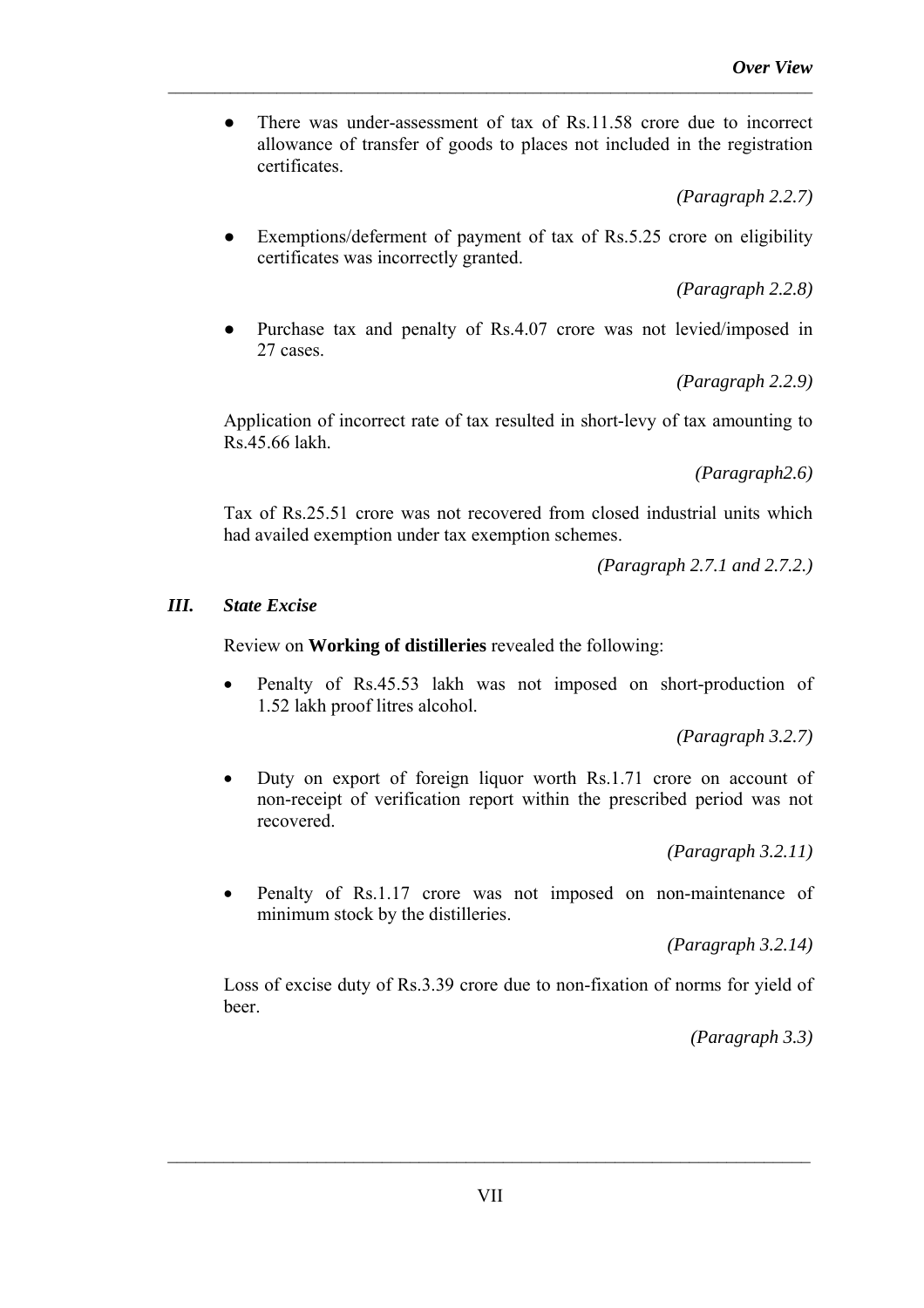## *IV. Taxes on Vehicles*

## **Working of National Permit Scheme and taxes on All India Tourist Permit Vehicles.**

• There was delay in depositing bank drafts valued at Rs.6.83 crore in Government account and bank drafts of Rs.84 lakh sent for revalidation were not received back

*(Paragraph 4.2.2)*

• Periodical reconciliation with treasury records was not conducted resulting in non-realisation of Government revenue of Rs.3.42 crore.

*(Paragraph 4.2.3)*

• Non-recovery of vehicle tax and penalty on public service vehicles plying on All India Tourist Permit Vehicles resulted in loss of revenue of Rs.2.24 crore.

*(Paragraph 4.2.4 (i))*

Vehicle tax of Rs.3.68 crore and penalty of Rs.5.31 crore on public service vehicles/goods carriage and omni buses was not levied.

*(Paragraph 4.3)*

## *V. Land Revenue*

Non-levy of process expenses resulted in loss of Rs.20.86 lakh in 319 cases.

 *(Paragraph 5.2)*

Collection charges of Rs.30 lakh in ten Tahsils were not recovered.

*(Paragraph 5.3)*

Non-renewal of temporary leases led to non-realisation of revenue of Rs.23.32 lakh in two cases.

*(Paragraph 5.4)*

Non-raising of demand of diversion rent, premium and fine resulted in non-realisation of Rs.22.36 lakh.

*(Paragraph 5.5)*